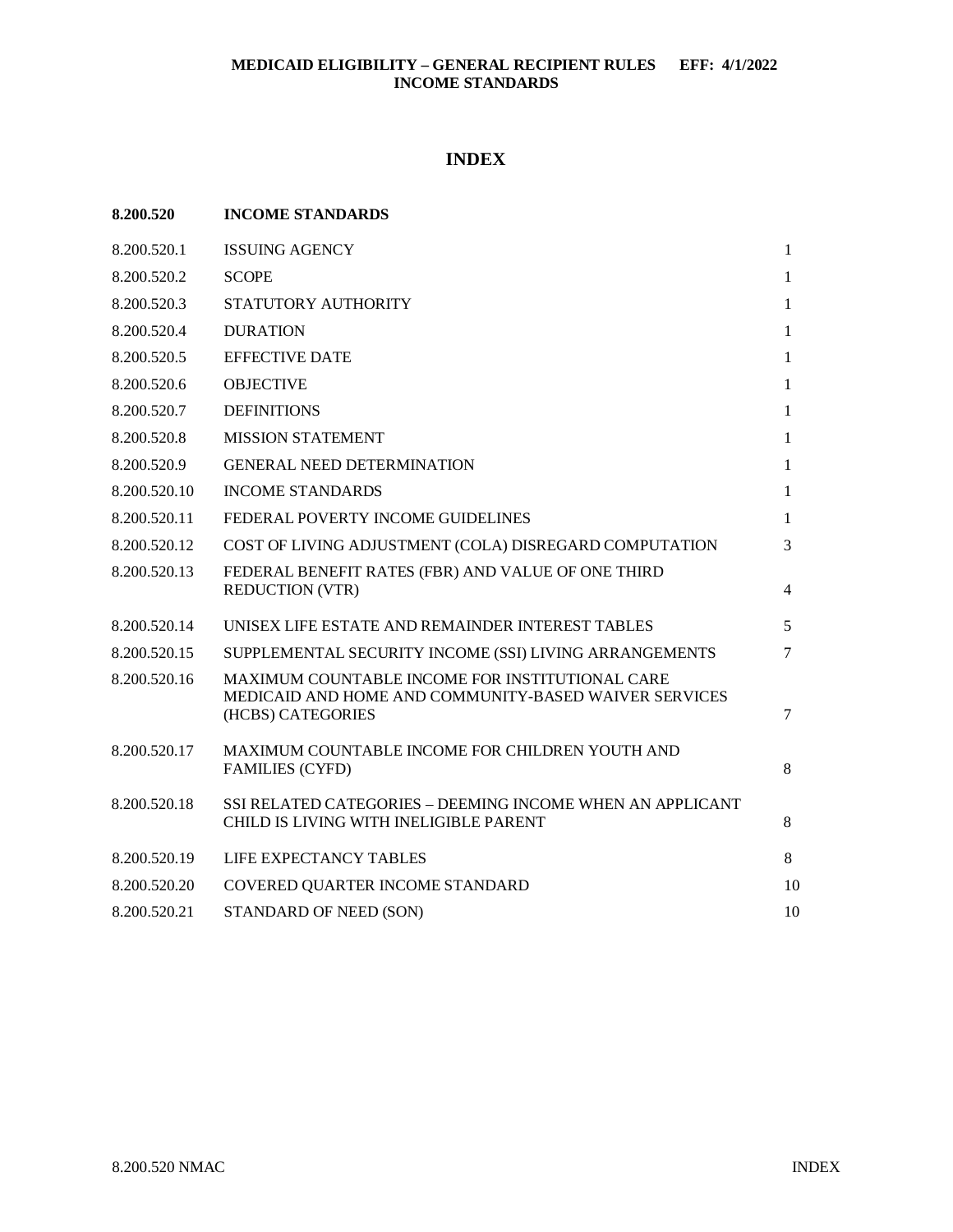# **TITLE 8 SOCIAL SERVICES CHAPTER 200 MEDICAID ELIGIBILITY - GENERAL RECIPIENT RULES INCOME STANDARDS**

<span id="page-1-0"></span>**8.200.520.1 ISSUING AGENCY:** New Mexico Human Services Department (HSD). [8.200.520.1 NMAC - Rp, 8.200.520.1 NMAC, 8/28/2015]

<span id="page-1-1"></span>**8.200.520.2 SCOPE:** The rule applies to the general public. [8.200.520.2 NMAC - Rp, 8.200.520.2 NMAC, 8/28/2015]

<span id="page-1-2"></span>**8.200.520.3 STATUTORY AUTHORITY:** The New Mexico medicaid program and other health care programs are administered pursuant to regulations promulgated by the federal department of health and human services under Title XIX of the Social Security Act as amended or by state statute. See Section 27-1-12 et seq. NMSA 1978.

[8.200.520.3 NMAC - Rp, 8.200.520.3 NMAC, 8/28/2015]

<span id="page-1-3"></span>**8.200.520.4 DURATION:** Permanent. [8.200.520.4 NMAC - Rp, 8.200.520.4 NMAC, 8/28/2015]

<span id="page-1-4"></span>**8.200.520.5 EFFECTIVE DATE:** August 28, 2015, unless a later date is cited at the end of a section. [8.200.520.5 NMAC - Rp, 8.200.520.5 NMAC, 8/28/2015]

<span id="page-1-5"></span>**8.200.520.6 OBJECTIVE:** The objective of this rule is to provide specific instructions when determining eligibility for the medicaid program and other health care programs. Generally, applicable eligibility rules are detailed in the medical assistance division (MAD) eligibility policy manual, specifically 8.200.400 NMAC, *General Medicaid Eligibility*. Processes for establishing and maintaining MAD eligibility are detailed in the income support division (ISD) general provisions 8.100 NMAC, *General Provisions for Public Assistance Programs*. [8.200.520.6 NMAC - Rp, 8.200.520.6 NMAC, 8/28/2015]

# <span id="page-1-6"></span>**8.200.520.7 DEFINITIONS: [RESERVED]**

<span id="page-1-7"></span>**8.200.520.8 MISSION STATEMENT:** To transform lives. Working with our partners, we design and deliver innovative, high quality health and human services that improve the security and promote independence for New Mexicans in their communities.

[8.200.520.8 NMAC - Rp, 8.200.520.8 NMAC, 8/28/2015; Repealed/E, 4/1/2016; A/E, 8/11/2020]

<span id="page-1-8"></span>**8.200.520.9 GENERAL NEED DETERMINATION:** To be medical assistance division (MAD) eligible, an applicant or a re-determining eligible recipient must meet specific income and as applicable, resource standards. [8.200.520.9 NMAC - Rp, 8.200.520.9 NMAC, 8/28/2015]

<span id="page-1-9"></span>**8.200.520.10 INCOME STANDARDS:** This part contains the federal income poverty rate tables for use with all eligibility categories, cost of living (COLA) disregard calculations and other applicable income tables. [8.200.520.10 NMAC - Rp, 8.200.520.10 NMAC, 8/28/2015]

# <span id="page-1-10"></span>**8.200.520.11 <b>FEDERAL POVERTY INCOME GUIDELINES:**<br>A. One hundred percent federal poverty limits (FPL):

One hundred percent federal poverty limits (FPL):

| Size of budget group | FPL per month                                             |
|----------------------|-----------------------------------------------------------|
|                      | $$1,133*$                                                 |
|                      | $$1,526*$                                                 |
| 3                    | \$1,920                                                   |
| 4                    | \$2,313                                                   |
| 5                    | \$2,706                                                   |
| 6                    | \$3,100                                                   |
|                      | \$3,493                                                   |
| 8                    | \$3,886                                                   |
|                      | Add \$393 for each additional person in the budget group. |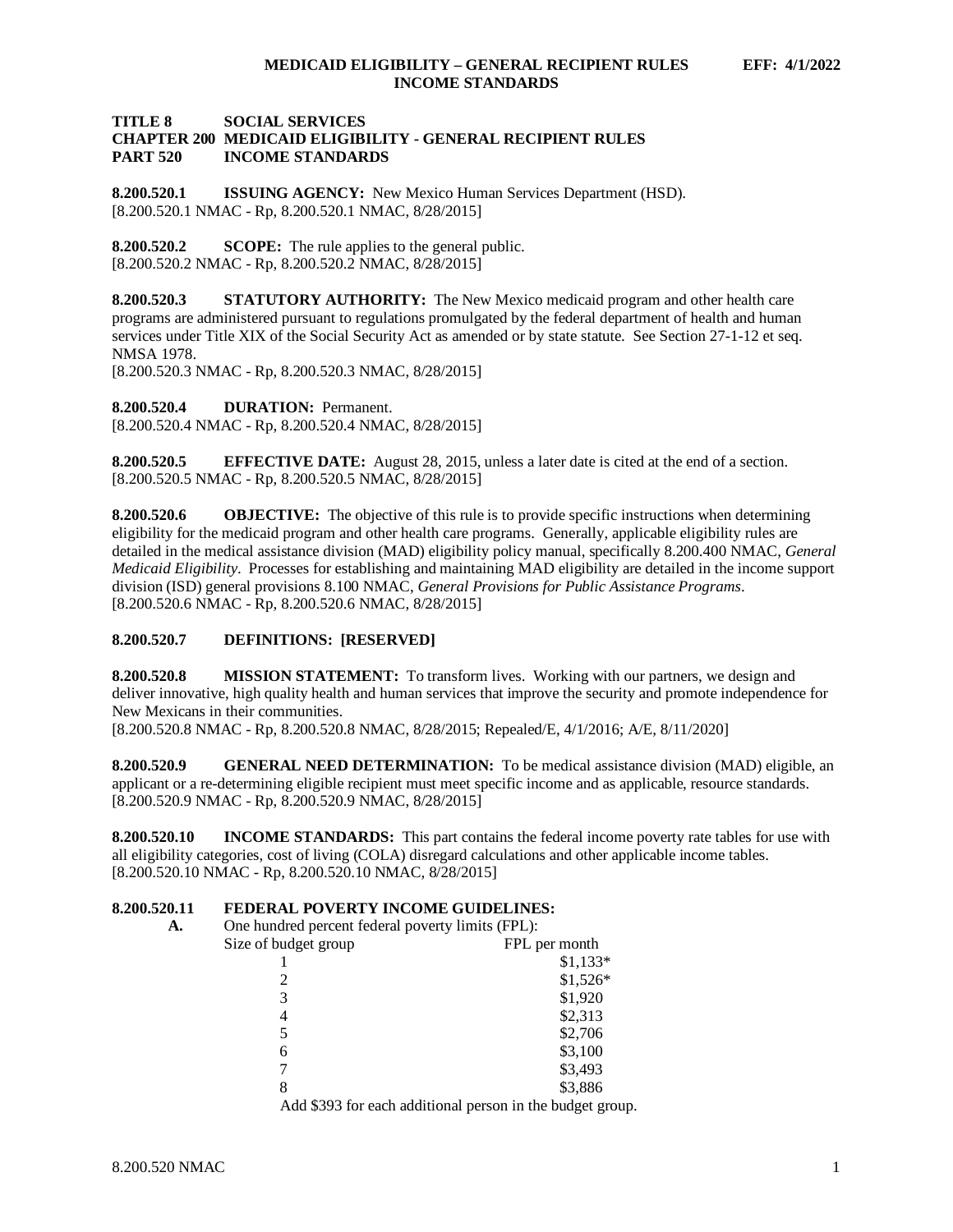\*FPL must be below 100% for an individual or couple for qualified medicare beneficiary

(QMB) program.

| One hundred twenty percent FPL: This income level is used only in the determination of the                      |        |  |
|-----------------------------------------------------------------------------------------------------------------|--------|--|
| maximum income limit for specified low income medicare beneficiaries (SLIMB) applicants or eligible recipients. |        |  |
| Applicant or eligible recipient                                                                                 | Amount |  |

| Individual | At least \$1,133 per month but no more than \$1,359 per month.                         |
|------------|----------------------------------------------------------------------------------------|
| Couple     | At least \$1,526 per month but no more than \$1,831 per month.                         |
|            | For purposes of this eligibility calculation, "couple" means an applicant couple or an |

applicant with an ineligible spouse when income is deemed.

| C. | One hundred thirty-three percent FPL:               |               |
|----|-----------------------------------------------------|---------------|
|    | Size of budget group                                | FPL per month |
|    |                                                     | \$1,507       |
|    |                                                     | \$2,030       |
|    |                                                     | \$2,553       |
|    | 4                                                   | \$3,076       |
|    |                                                     | \$3,599       |
|    | 6                                                   | \$4,122       |
|    |                                                     | \$4,646       |
|    |                                                     | \$5,169       |
|    | $\cdot$ $\cdot$ $\cdot$ $\sim$ $\sim$ $\sim$ $\sim$ |               |

Add \$523 for each additional person in the budget group.

**D.** One hundred thirty-five percent FPL: This income level is used only in the determination of the maximum income limit for a qualified individual 1 (QI1) applicant or eligible recipient. For purposes of this eligibility calculation, "couple" means an applicant couple or an applicant with an ineligible spouse when income is deemed. The following income levels apply: Applicant or eligible recipient Amount

| icant or engible recipient                  | Amount                                                         |
|---------------------------------------------|----------------------------------------------------------------|
| Individual                                  | At least \$1,359 per month but no more than \$1,529 per month. |
| Couple                                      | At least \$1,831 per month but no more than \$2,060 per month. |
| $1 \quad 1 \quad 1 \quad 1 \quad 0 \quad 1$ |                                                                |

**E.** One hundred eighty-five percent FPL:

|    | Size of budget group                                      | FPL per month |
|----|-----------------------------------------------------------|---------------|
|    |                                                           | \$2,096       |
|    |                                                           | \$2,823       |
|    | $\frac{2}{3}$                                             | \$3,551       |
|    | $\overline{\mathcal{L}}$                                  | \$4,279       |
|    | 5                                                         | \$5,006       |
|    | 6                                                         | \$5,734       |
|    | 7                                                         | \$6,462       |
|    | 8                                                         | \$7,189       |
|    | Add \$727 for each additional person in the budget group. |               |
| F. | Two hundred percent FPL:                                  |               |
|    | Size of budget group                                      | FPL per month |
|    | 1                                                         | \$2,265       |
|    |                                                           | \$3,052       |
|    | $\frac{2}{3}$                                             | \$3,839       |
|    | $\overline{\mathcal{L}}$                                  | \$4,625       |
|    | 5                                                         | \$5,412       |
|    | 6                                                         | \$6,199       |
|    | $\overline{7}$                                            | \$6,985       |
|    | 8                                                         | \$7,772       |
|    | Add \$787 for each additional person in the budget group. |               |
| G. | Two hundred thirty-five percent FPL:                      |               |
|    | Size of budget group                                      | FPL per month |
|    | 1                                                         | \$2,662       |
|    | $\overline{c}$                                            | \$3,586       |
|    | 3                                                         | \$4,511       |
|    | $\overline{4}$                                            | \$5,435       |
|    | 5                                                         | \$6,359       |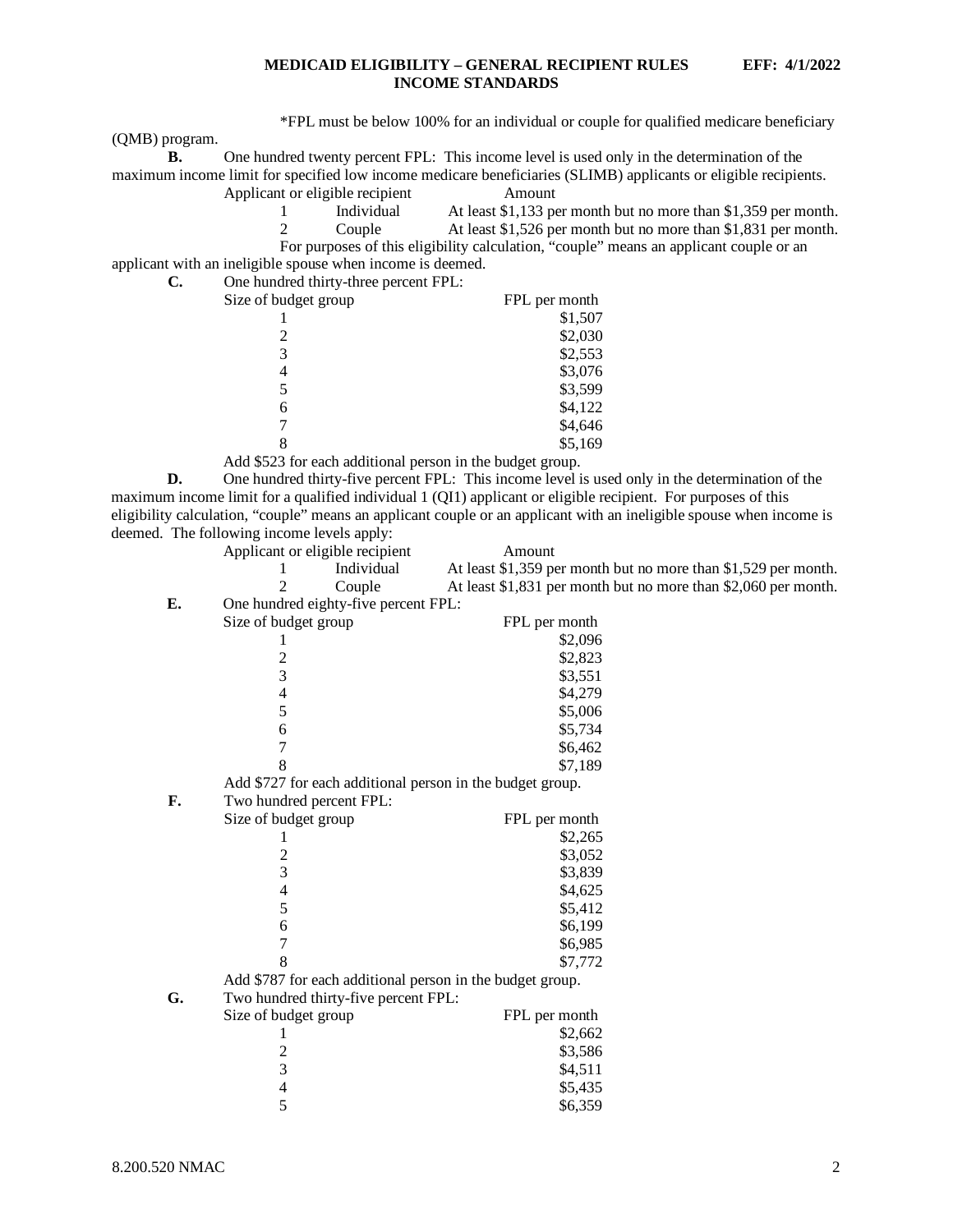|    | 6                                                         | \$7,284       |
|----|-----------------------------------------------------------|---------------|
|    |                                                           | \$8,208       |
|    | 8                                                         | \$9,132       |
|    | Add \$924 for each additional person in the budget group. |               |
| Н. | Two hundred fifty percent FPL:                            |               |
|    | Size of budget group                                      | FPL per month |
|    |                                                           | \$2,832       |
|    |                                                           | \$3,815       |
|    | 3                                                         | \$4,798       |
|    | 4                                                         | \$5,782       |
|    | 5                                                         | \$6,765       |
|    | 6                                                         | \$7,748       |
|    |                                                           | \$8,732       |
|    |                                                           | \$9,715       |
|    | Add \$983 for each additional person in the budget group. |               |

[8.200.520.11 NMAC - Rp, 8.200.520.11 NMAC, 8/28/2015; A/E, 4/1/2016; A/E, 9/14/2017; A, 2/1/2018; A/E, 5/17/2018; A, 9/11/2018; A/E, 4/11/2019; A, 7/30/2019, A/E, 8/11/2020; A, 12/15/2020; A/E, 4/1/2021; A, 9/1/2021; A/E, 4/1/2022]

# <span id="page-3-0"></span>**8.200.520.12 COST OF LIVING ADJUSTMENT (COLA) DISREGARD COMPUTATION:** The

countable social security benefit without the COLA is calculated using the COLA increase table as follows: **A.** divide the current gross social security benefit by the COLA increase in the most current year; the result is the social security benefit before the COLA increase;

**B.** divide the result from Subsection A above by the COLA increase from the previous period or year; the result is the social security benefit before the increase for that period or year; and

**C.** repeat Subsection B above for each year, through the year that the applicant or eligible recipient received both social security benefits and supplemental security income (SSI); the final result is the countable social security benefit.

|                         | COLA Increase and disregard table |               |                    |  |  |  |
|-------------------------|-----------------------------------|---------------|--------------------|--|--|--|
|                         | Period and year                   | COLA increase | $=$ benefit before |  |  |  |
| 1                       | 2022 Jan - Dec                    | 5.9           | Jan $22$           |  |  |  |
| $\overline{2}$          | 2021 Jan - Dec                    | 1.3           | Jan $21$           |  |  |  |
| 3                       | 2020 Jan - Dec                    | 1.6           | Jan $20$           |  |  |  |
| $\overline{\mathbf{4}}$ | 2019 Jan - Dec                    | 2.8           | Jan 19             |  |  |  |
| 5                       | 2018 Jan - Dec                    | 2.0           | Jan 18             |  |  |  |
| 6                       | 2017 Jan - Dec                    | 0.3           | Jan 17             |  |  |  |
| 7                       | 2016 Jan - Dec                    | $\theta$      | Jan 16             |  |  |  |
| 8                       | 2015 Jan - Dec                    | 1.017         | Jan 15             |  |  |  |
| 9                       | 2014 Jan - Dec                    | 1.015         | Jan 14             |  |  |  |
| 10                      | 2013 Jan - Dec                    | 1.017         | Jan $13$           |  |  |  |
| 11                      | 2012 Jan - Dec                    | 1.037         | Jan 12             |  |  |  |
| 12                      | 2011 Jan - Dec                    | $\theta$      | Jan 11             |  |  |  |
| 13                      | 2010 Jan - Dec                    | 1             | Jan 10             |  |  |  |
| 14                      | 2009 Jan - Dec                    | 1             | Jan <sub>09</sub>  |  |  |  |
| 15                      | 2008 Jan - Dec                    | 1.058         | Jan 08             |  |  |  |
| 16                      | 2007 Jan - Dec                    | 1.023         | Jan 07             |  |  |  |
| 17                      | 2006 Jan - Dec                    | 1.033         | Jan $06$           |  |  |  |
| 18                      | 2005 Jan - Dec                    | 1.041         | Jan <sub>05</sub>  |  |  |  |
| 19                      | 2004 Jan - Dec                    | 1.027         | Jan 04             |  |  |  |
| 20                      | 2003 Jan - Dec                    | 1.021         | Jan 03             |  |  |  |
| 21                      | 2002 Jan - Dec                    | 1.014         | Jan $02$           |  |  |  |
| 22                      | 2001 Jan - Dec                    | 1.026         | Jan 01             |  |  |  |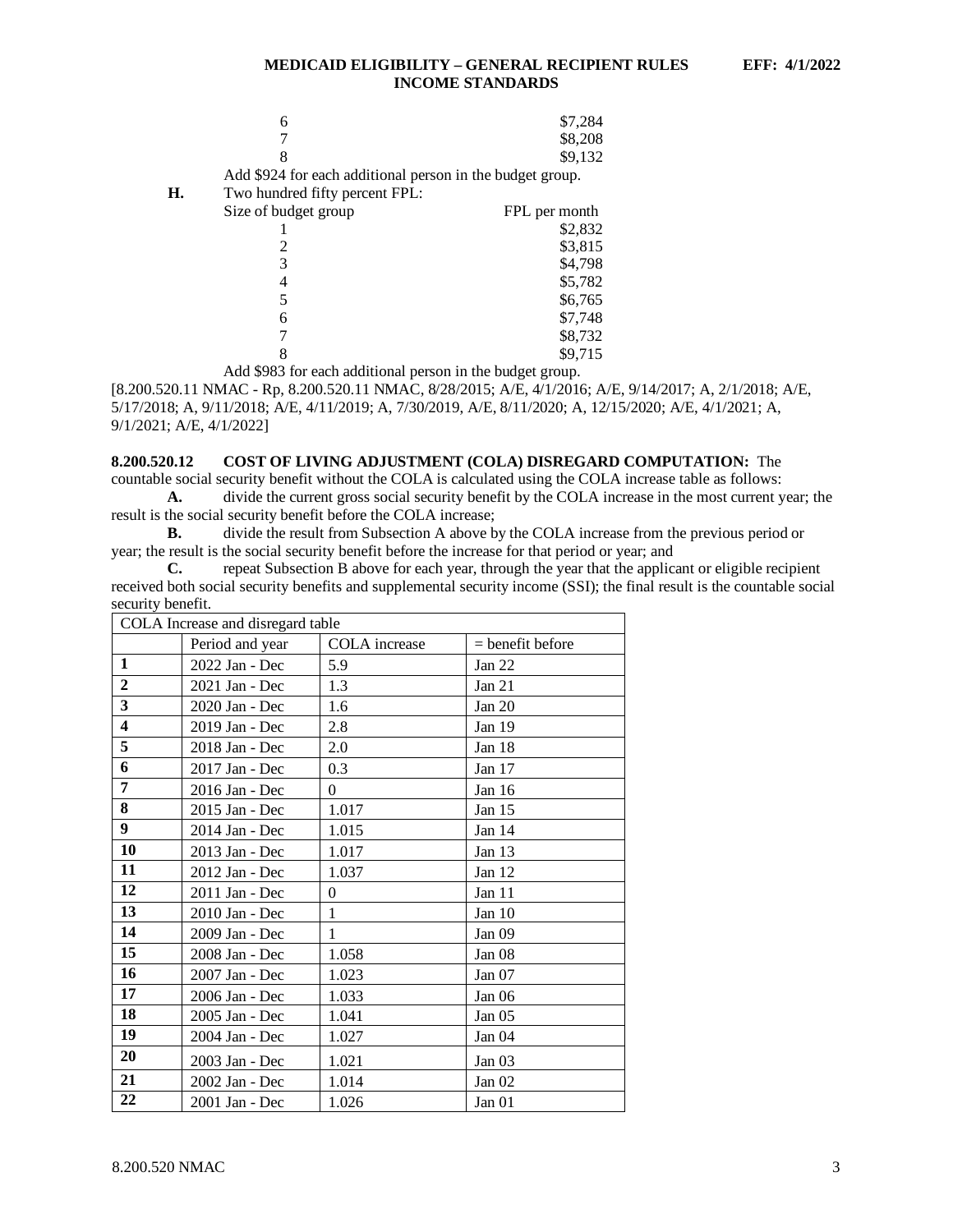| 23 | 2000 Jan - Dec  | 1.035 | Jan 00        |
|----|-----------------|-------|---------------|
| 24 | 1999 Jan - Dec  | 1.025 | Jan 99        |
| 25 | 1998 Jan - Dec  | 1.013 | <b>Jan 98</b> |
| 26 | 1997 Jan - Dec  | 1.021 | Jan 97        |
| 27 | 1996 Jan - Dec  | 1.029 | Jan 96        |
| 28 | 1995 Jan - Dec  | 1.026 | Jan 95        |
| 29 | 1994 Jan - Dec  | 1.028 | Jan 94        |
| 30 | 1993 Jan - Dec  | 1.026 | Jan 93        |
| 31 | 1992 Jan - Dec  | 1.03  | Jan 92        |
| 32 | 1991 Jan - Dec  | 1.037 | Jan 91        |
| 33 | 1990 Jan - Dec  | 1.054 | Jan 90        |
| 34 | 1989 Jan - Dec  | 1.047 | Jan 89        |
| 35 | 1988 Jan - Dec  | 1.04  | Jan 88        |
| 36 | 1987 Jan - Dec  | 1.042 | Jan 87        |
| 37 | 1986 Jan - Dec  | 1.013 | Jan 86        |
| 38 | 1985 Jan - Dec  | 1.031 | Jan 85        |
| 39 | 1984 Jan - Dec  | 1.035 | Jan 84        |
| 40 | 1982 Jul - 1983 |       |               |
|    | Dec             | 1.035 | <b>Jul 82</b> |
| 41 | 1981 Jul - 1982 |       |               |
|    | Jun             | 1.074 | <b>Jul 81</b> |
| 42 | 1980 Jul - 1981 |       |               |
|    | Jun             | 1.112 | <b>Jul 80</b> |
| 43 | 1979 Jul - 1980 |       |               |
|    | Jun             | 1.143 | Jul 79        |
| 44 | 1978 Jul - 1979 |       |               |
|    | Jun             | 1.099 | <b>Jul 78</b> |
| 45 | 1977 Jul - 1978 |       |               |
|    | Jun             | 1.065 | Jul 77        |
| 46 | 1977 Apr - 1977 |       |               |
|    | Jun             | 1.059 | Apr 77        |

[8.200.520.12 NMAC - Rp, 8.200.520.12 NMAC, 8/28/2015; A/E, 1/1/2016; A/E, 3/1/2017; A/E, 5/17/2018; A, 9/11/2018; A, 4/11/2019; A, 7/30/2019; A/E, 8/11/2020; A, 12/15/2020; A/E, 4/1/2021; A, 9/1/2021; A/E, 4/1/2022]

<span id="page-4-0"></span>

| 8.200.520.13     |            |             |            | FEDERAL BENEFIT RATES (FBR) AND VALUE OF ONE-THIRD REDUCTION (VTR): |             |            |
|------------------|------------|-------------|------------|---------------------------------------------------------------------|-------------|------------|
| Year             | Individual | Institution | Individual | Couple                                                              | Institution | Couple     |
|                  | <b>FBR</b> | <b>FBR</b>  | <b>VTR</b> | <b>FBR</b>                                                          | <b>FBR</b>  | <b>VTR</b> |
| $1/89$ to $1/90$ | \$368      | \$30        | \$122.66   | \$553                                                               | \$60        | \$184.33   |
| $1/90$ to $1/91$ | \$386      | \$30        | \$128.66   | \$579                                                               | \$60        | \$193.00   |
| $1/91$ to $1/92$ | \$407      | \$30        | \$135.66   | \$610                                                               | \$60        | \$203.33   |
| $1/92$ to $1/93$ | \$422      | \$30        | \$140.66   | \$633                                                               | \$60        | \$211.00   |
| $1/93$ to $1/94$ | \$434      | \$30        | \$144.66   | \$652                                                               | \$60        | \$217.33   |
| $1/94$ to $1/95$ | \$446      | \$30        | \$148.66   | \$669                                                               | \$60        | \$223.00   |
| $1/95$ to $1/96$ | \$458      | \$30        | \$152.66   | \$687                                                               | \$60        | \$229.00   |
| $1/96$ to $1/97$ | \$470      | \$30        | \$156.66   | \$705                                                               | \$60        | \$235.00   |
| $1/97$ to $1/98$ | \$484      | \$30        | \$161.33   | \$726                                                               | \$60        | \$242.00   |
| $1/98$ to $1/99$ | \$494      | \$30        | \$164.66   | \$741                                                               | \$60        | \$247.00   |
| $1/99$ to $1/00$ | \$500      | \$30        | \$166.66   | \$751                                                               | \$60        | \$250.33   |
| $1/00$ to $1/01$ | \$512      | \$30        | \$170.66   | \$769                                                               | \$60        | \$256.33   |
| $1/01$ to $1/02$ | \$530      | \$30        | \$176.66   | \$796                                                               | \$60        | \$265.33   |
| $1/02$ to $1/03$ | \$545      | \$30        | \$181.66   | \$817                                                               | \$60        | \$272.33   |
| $1/03$ to $1/04$ | \$552      | \$30        | \$184.00   | \$829                                                               | \$60        | \$276.33   |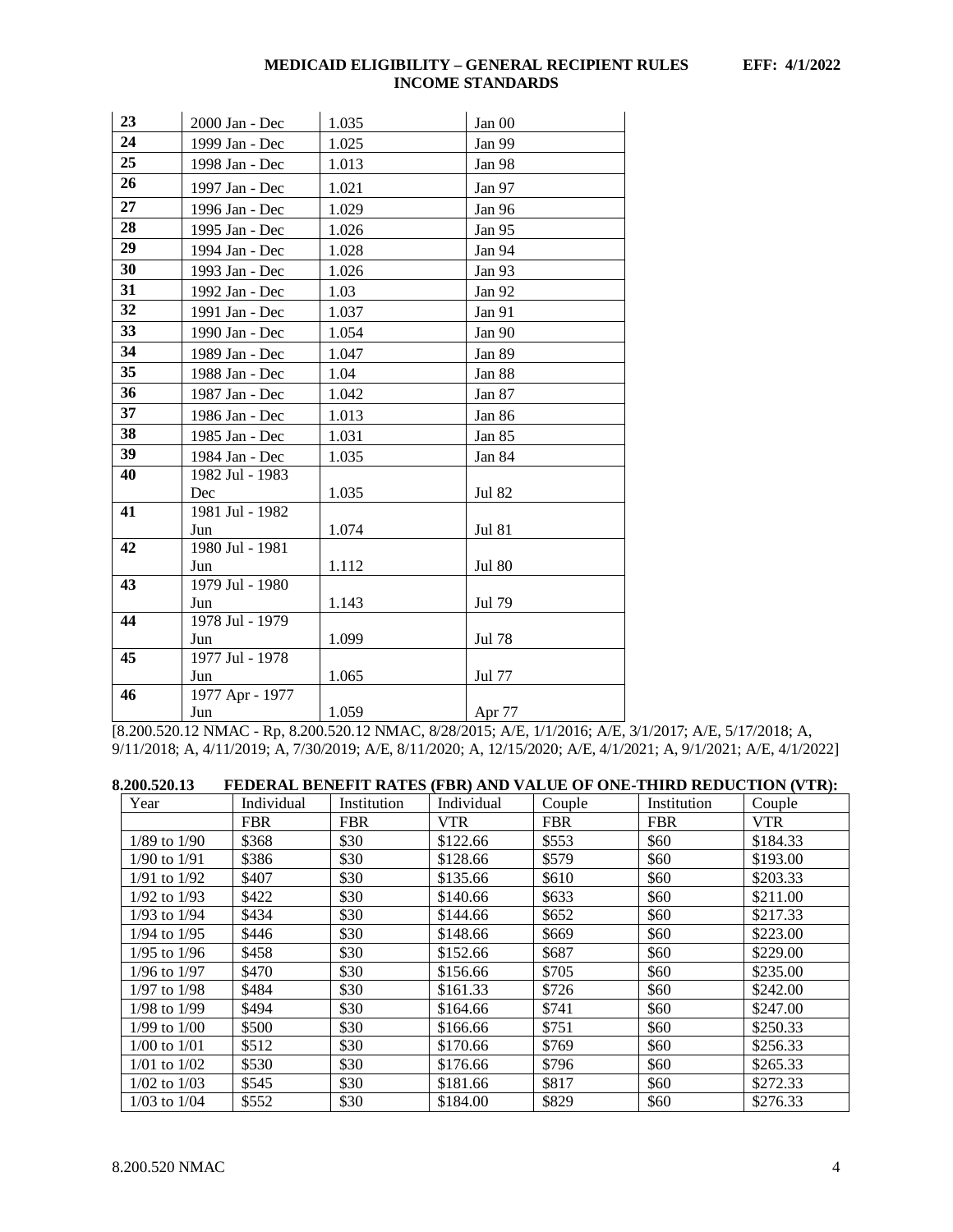| $1/04$ to $1/05$  | \$564 | \$30 | \$188    | \$846   | \$60 | \$282.00 |
|-------------------|-------|------|----------|---------|------|----------|
|                   |       |      |          |         |      |          |
| $1/05$ to $1/06$  | \$579 | \$30 | \$193    | \$869   | \$60 | \$289.66 |
| $1/06$ to $1/07$  | \$603 | \$30 | \$201    | \$904   | \$60 | \$301.33 |
| $1/07$ to $1/08$  | \$623 | \$30 | \$207.66 | \$934   | \$60 | \$311.33 |
| $1/08$ to $1/09$  | \$637 | \$30 | \$212.33 | \$956   | \$60 | \$318.66 |
| $1/09$ to $1/10$  | \$674 | \$30 | \$224.66 | \$1,011 | \$60 | \$337    |
| $1/10$ to $1/11$  | \$674 | \$30 | \$224.66 | \$1,011 | \$60 | \$337    |
| $1/11$ to $1/12$  | \$674 | \$30 | \$224.66 | \$1,011 | \$60 | \$337    |
| $1/12$ to $1/13$  | \$698 | \$30 | \$232.66 | \$1,048 | \$60 | \$349.33 |
| $1/13$ to $1/14$  | \$710 | \$30 | \$237    | \$1,066 | \$60 | \$355    |
| $1/14$ to $1/15$  | \$721 | \$30 | \$240    | \$1,082 | \$60 | \$361    |
| $1/15$ to $12/15$ | \$733 | \$30 | \$244    | \$1,100 | \$60 | \$367    |
| $1/16$ to $12/16$ | \$733 | \$30 | \$244    | \$1,100 | \$60 | \$367    |
| $1/17$ to $12/17$ | \$735 | \$30 | \$245    | \$1,103 | \$60 | \$368    |
| $1/18$ to $12/18$ | \$750 | \$30 | \$250    | \$1,125 | \$60 | \$375    |
| $1/19$ to $12/19$ | \$771 | \$30 | \$257    | \$1,157 | \$60 | \$386    |
| $1/20$ to $12/20$ | \$783 | \$30 | \$261    | \$1,175 | \$60 | \$392    |
| $1/21$ to $12/21$ | \$794 | \$30 | \$264.66 | \$1,191 | \$60 | \$397    |
| $1/22$ to $12/22$ | \$841 | \$30 | \$280.33 | \$1,261 | \$60 | \$420.50 |

**A.** Ineligible child deeming allocation is \$420.50.

**B.** Part B premium is \$170.10 per month.<br>**C.** VTR (value of one third reduction) is u

**C.** VTR (value of one third reduction) is used when an individual or a couple lives in the household of another and receives food and shelter from the household or when the individual or the couple is living on his or her own household but receiving support and maintenance from others.

**D.** The SSI resource standard is \$2000 for an individual and \$3000 for a couple. [8.200.520.13 NMAC - Rp, 8.200.520.13 NMAC, 8/28/2015; A/E, 1/1/2016; A/E, 3/1/2017; A/E, 5/17/2018; A, 9/11/2018; A/E, 4/11/2019; A, 7/30/2019; A/E, 8/11/2020; A, 12/15/2020; A/E, 4/1/2021; A, 9/1/2021; A/E, 4/1/2022]

# <span id="page-5-0"></span>**8.200.520.14 UNISEX LIFE ESTATE AND REMAINDER INTEREST TABLES:**

| Age            | Life Estate | Remainder |
|----------------|-------------|-----------|
| 0              | .97188      | .02812    |
| $\mathbf{1}$   | .98988      | .01012    |
| $\overline{c}$ | .99017      | .00983    |
| $\overline{3}$ | .99008      | .00992    |
| $\overline{4}$ | .98981      | .01019    |
| 5              | .98938      | .01062    |
| 6              | .98884      | .01116    |
| $\overline{7}$ | .98822      | .01178    |
| 8              | .98748      | .01252    |
| 9              | .98663      | .01337    |
| 10             | .98565      | .01435    |
| 11             | .98453      | .01547    |
| 12             | .98329      | .01671    |
| 13             | .98198      | .01802    |
| 14             | .98066      | .01934    |
| 15             | .97937      | .02063    |
| 16             | .97815      | .02185    |
| 17             | .97700      | .02300    |
| 18             | .97590      | .02410    |
| 19             | .97480      | .02520    |
| 20             | .97365      | .02635    |
| 21             | .97245      | .02755    |
| 22             | .97120      | .02880    |
| 23             | .96986      | .03014    |
|                |             |           |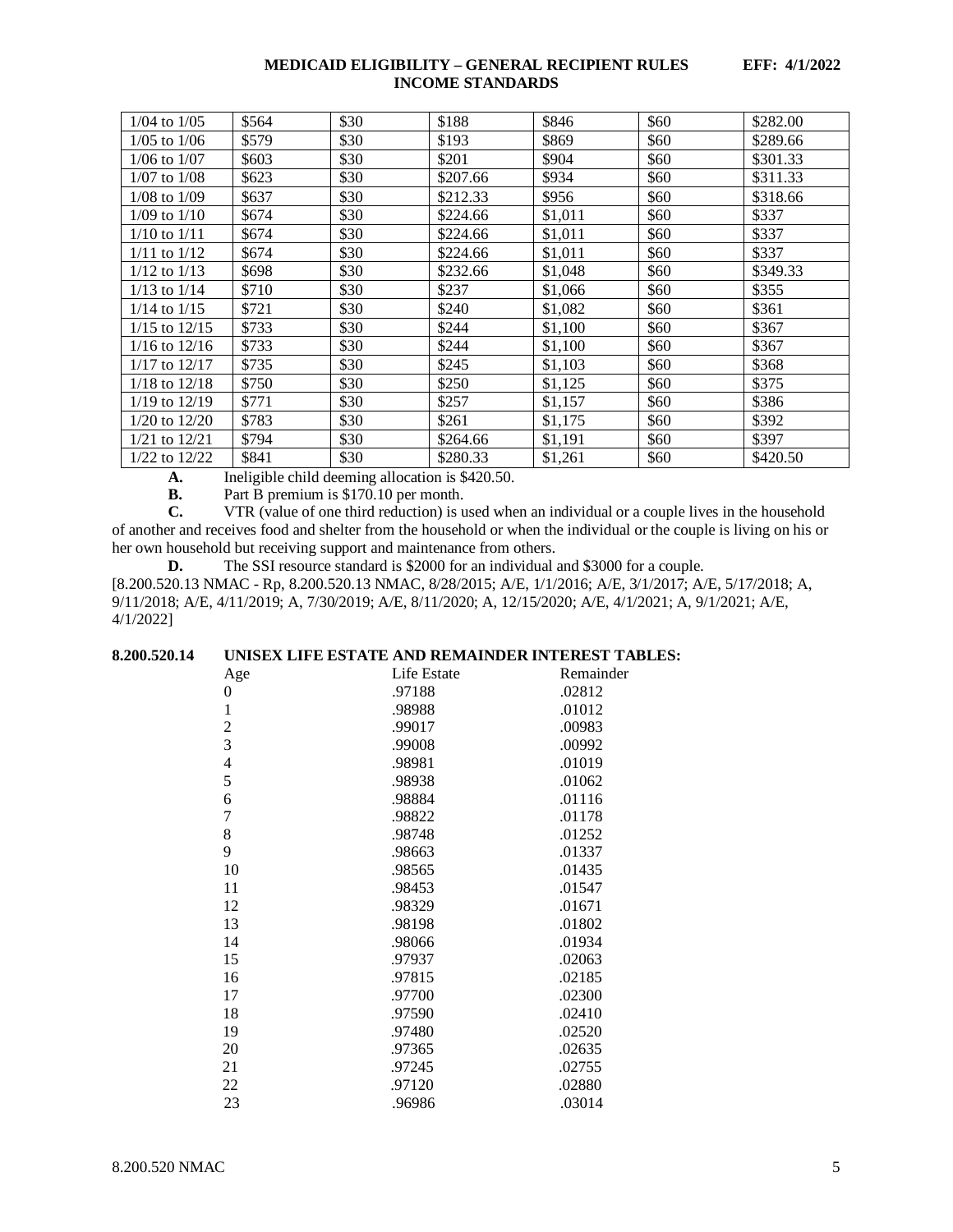| 24 | .96841 | .03159 |
|----|--------|--------|
|    |        |        |
| 25 | .96678 | .03322 |
| 26 | .96495 | .03505 |
| 27 | .96290 | .03710 |
| 28 | .96062 | .03938 |
| 29 | .95813 | .04187 |
| 30 | .95543 | .04457 |
| 31 | .95243 | .04746 |
| 32 | .94942 | .05058 |
|    |        | .05392 |
| 33 | .94608 |        |
| 34 | .94250 | .05750 |
| 35 | .93868 | .06132 |
| 36 | .93460 | .06540 |
| 37 | .93026 | .06974 |
| 38 | .92567 | .07433 |
| 39 | .92083 | .07917 |
| 40 | .91571 | .08429 |
| 41 | .91030 | .08970 |
| 42 | .90457 | .09543 |
|    |        |        |
| 43 | .89855 | .10145 |
| 44 | .89221 | .10779 |
| 45 | .88558 | .11442 |
| 46 | .87863 | .12137 |
| 47 | .87137 | .12863 |
| 48 | .86374 | .13626 |
| 49 | .85578 | .14422 |
| 50 | .84743 | .15257 |
| 51 | .83674 | .16126 |
| 52 | .82969 | .17031 |
| 53 | .82028 | .17972 |
|    |        |        |
| 54 | .81054 | .18946 |
| 55 | .80046 | .19954 |
| 56 | .79006 | .20994 |
| 57 | .77931 | .22069 |
| 58 | .76822 | .23178 |
| 59 | .75675 | .24325 |
| 60 | .74491 | .25509 |
| 61 | .73267 | .26733 |
| 62 | .72002 | .27998 |
| 63 | .70696 | .29304 |
|    | .69352 |        |
| 64 |        | .30648 |
| 65 | .67970 | .32030 |
| 66 | .66551 | .33449 |
| 67 | .65098 | .34902 |
| 68 | .63610 | .36690 |
| 69 | .62086 | .37914 |
| 70 | .60522 | .39478 |
| 71 | .58914 | .41086 |
| 72 | .57261 | .42739 |
| 73 | .55571 | .44429 |
| 74 | .53862 | .46138 |
|    |        |        |
| 75 | .52149 | .47851 |
| 76 | .50441 | .49559 |
| 77 | .48742 | .51258 |
| 78 | .47049 | .52951 |
| 79 | .45357 | .54643 |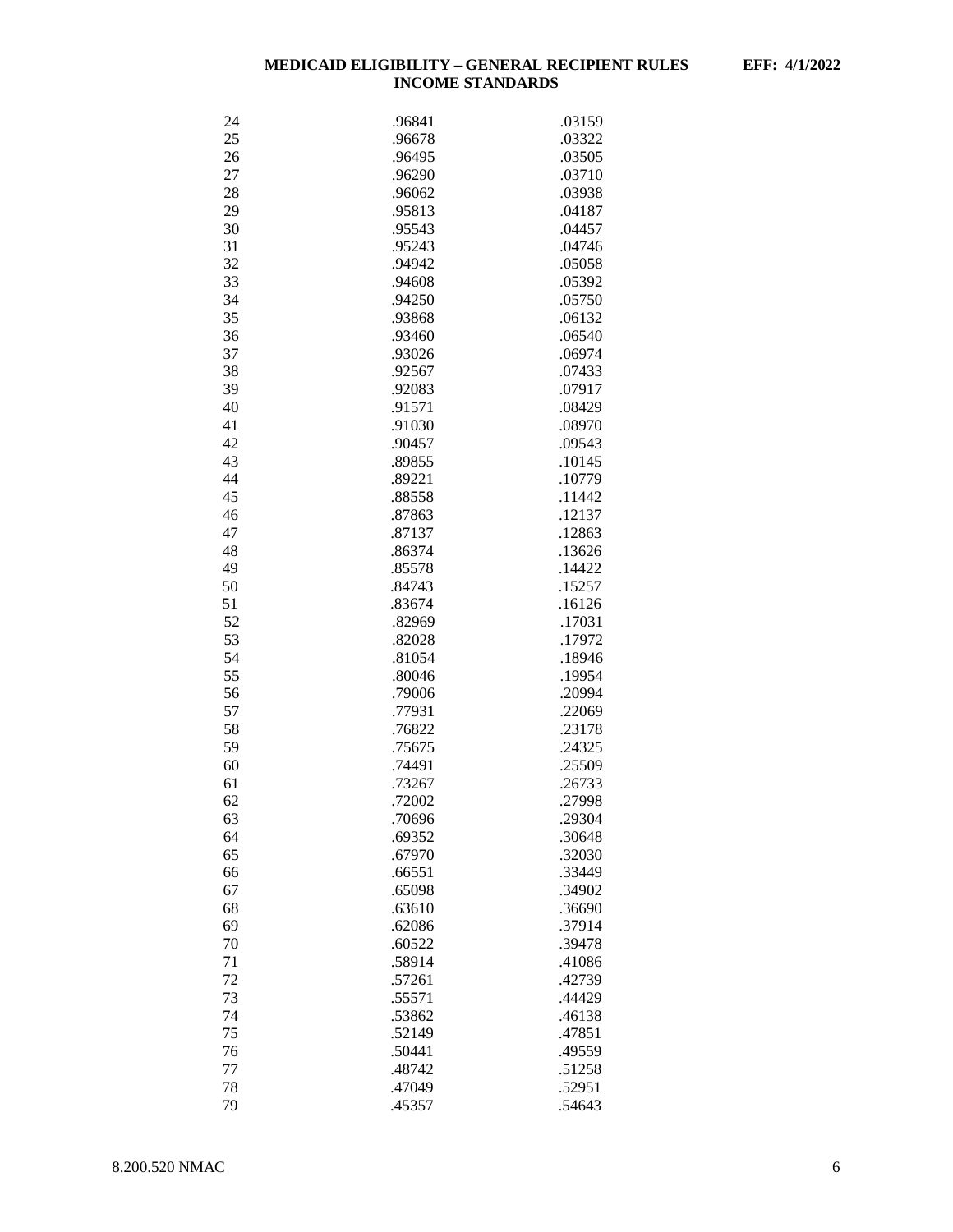| 80  | .43659 | .56341 |
|-----|--------|--------|
| 81  | .41967 | .58033 |
| 82  | .42095 | .59705 |
| 83  | .38642 | .61358 |
| 84  | .36998 | .63002 |
| 85  | .35359 | .64641 |
| 86  | .33764 | .66236 |
| 87  | .32262 | .67738 |
| 88  | .30859 | .69141 |
| 89  | .29526 | .70474 |
| 90  | .28221 | .71779 |
| 91  | .26955 | .73045 |
| 92  | .25771 | .74229 |
| 93  | .24692 | .75308 |
| 94  | .23728 | .76272 |
| 95  | .22887 | .77113 |
| 96  | .22181 | .77819 |
| 97  | .21550 | .78450 |
| 98  | .21000 | .79000 |
| 99  | .20486 | .79514 |
| 100 | .19975 | .80025 |
| 101 | .19532 | .80468 |
| 102 | .19054 | .80946 |
| 103 | .18437 | .81563 |
| 104 | .17856 | .82144 |
| 105 | .16962 | .83038 |
| 106 | .15488 | .84512 |
| 107 | .13409 | .86591 |
| 108 | .10068 | .89932 |
| 109 | .04545 | .95455 |

[8.200.520.14 NMAC - Rp, 8.200.520.14 NMAC, 8/28/2015]

# <span id="page-7-0"></span>**8.200.520.15 SUPPLEMENTAL SECURITY INCOME (SSI) LIVING ARRANGEMENTS:**

**A.** Individual living in his or her own household who own or rent:

Payment amount: \$841 Individual

\$1,261 Couple

**B.** Individual receiving support and maintenance payments: For an individual or couple living in his or her own household, but receiving support and maintenance from others (such as food, shelter or clothing), subtract the value of one third reduction (VTR).

Payment amount: \$841 – \$280.33 = \$560.67 Individual

 $$1,261 - $420.50 = $840.50$  Couple

**C.** Individual or couple living household of another: For an individual or couple living in another person's household and not contributing his or her pro-rata share of household expenses, subtract the VTR. ment amount:  $R = 841 - 2980.33 = 8560.67$  Individual

|    | Payment amount:                              | $5841 - 5280.33 = 5500.67$ maividual |
|----|----------------------------------------------|--------------------------------------|
|    |                                              | $$1,261 - $420.50 = $840.50$ Couple  |
| D. | Child living in home with his or her parent: |                                      |
|    | Payment amount:                              | \$841                                |
| Е. | Individual in institution:                   |                                      |
|    | Payment amount:                              | \$30.00                              |

[8.200.520.15 NMAC - Rp, 8.200.520.15 NMAC, 8/28/2015; A/E, 3/1/2017; A/E, 5/17/2018; A, 9/11/2018; A/E, 4/11/2019; A, 7/30/2019; A/E, 8/11/2020; A, 12/15/2020; A/E, 4/1/2021; A, 9/1/2021; A/E, 4/1/2022]

# <span id="page-7-1"></span>**8.200.520.16 MAXIMUM COUNTABLE INCOME FOR INSTITUTIONAL CARE MEDICAID AND HOME AND COMMUNITY BASED WAIVER SERVICES (HCBS) CATEGORIES:** Effective January 1,

2022, the maximum countable monthly income standard for institutional care medicaid and the home and community based waiver categories is \$2,523.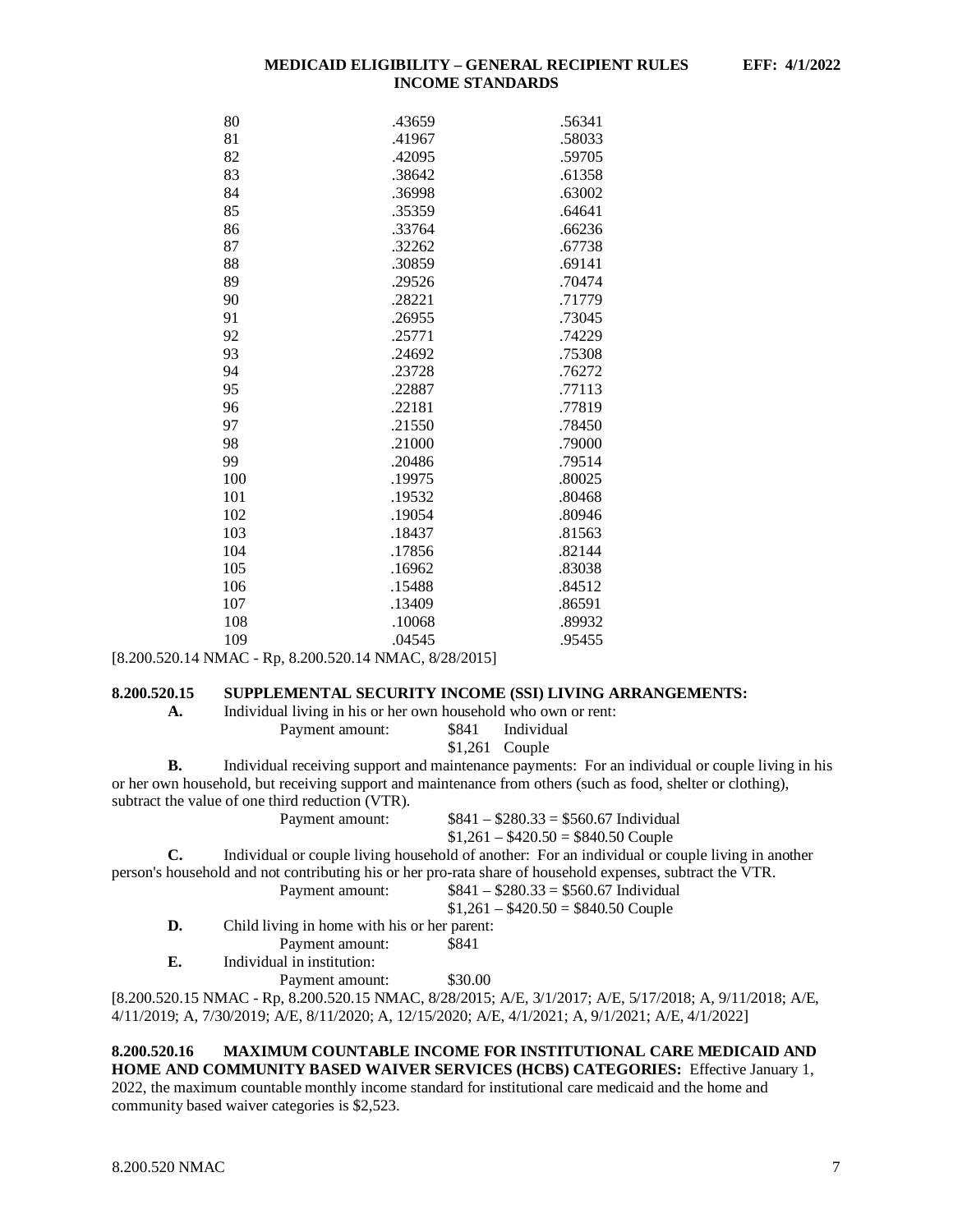# <span id="page-8-0"></span>**8.200.520.17 MAXIMUM COUNTABLE INCOME FOR CHILDREN YOUTH AND FAMILIES**

**(CYFD):** Effective July 1, 1995, the maximum countable monthly income standard for CYFD medicaid is \$231.00. [8.200.520.17 NMAC - Rp, 8.200.520.17 NMAC, 8/28/2015]

# <span id="page-8-1"></span>**8.200.520.18 SSI RELATED CATEGORIES - DEEMING INCOME WHEN AN APPLICANT CHILD IS LIVING WITH INELIGIBLE PARENT:**

**A.** Monthly computation:

**(1)** total gross unearned income of parent;

**(2)** deduct living allowance for ineligible child and SSI-eligible sponsored alien (one half of the monthly SSI FBR LA code  $A^*$ ) for each ineligible child/SSI-eligible sponsored alien);

- **(3)** subtotal;
- **(4)** deduct \$20.00 general income exclusion 20.00;
- **(5)** unearned income subtotal;
- **(6)** total gross earned income of parent;

**(7)** deduct any remaining allocation for ineligible child and/or SSI-eligible sponsored alien;

see Paragraph (2) above;

**(8)** subtotal;

deduct any remaining portion of the \$20.00 general income exclusion only if not already totally deducted in Paragraph (4) above;

- **(10)** subtotal;
- **(11)** deduct \$65.00; do not apply this deduction if the only income is unearned 65.00;
- **(12)** subtotal;
- **(13)** subtract one-half of Paragraph (12); do not apply this deduction if the only income is

unearned;

- **(14)** earned income subtotal;
- **(15)** total of Paragraph (5) plus Paragraph (14);

**(16)** deduct parental allocation (1 parent = SSI FBR for an individual LA code  $A^*$ ) (2 parents  $=$  SSI FBR for an eligible couple LA code A\*);

**(17)** income deemed to applicant child; if there is more than one applicant child, divide this amount equally between the children: **\*** LA Code A = the full SSI FBR for an individual or a couple.

**B.** If the deemed income plus the applicant child's separate income exceeds the income standard for an individual, the applicant child is not eligible for that month.

[8.200.520.18 NMAC - Rp, 8.200.520.18 NMAC, 8/28/2015]

#### <span id="page-8-2"></span>**8.200.520.19 LIFE EXPECTANCY TABLES: A. Males:**

| .                | 1110163.   |     |            |     |            |
|------------------|------------|-----|------------|-----|------------|
|                  | Life       |     | Life       |     | Life       |
| Age              | expectancy | Age | expectancy | Age | expectancy |
| $\boldsymbol{0}$ | 71.80      | 40  | 35.05      | 80  | 6.98       |
| 1                | 71.53      | 41  | 34.15      | 81  | 6.59       |
| $\overline{2}$   | 70.58      | 42  | 33.26      | 82  | 6.21       |
| 3                | 69.62      | 43  | 32.37      | 83  | 5.85       |
| $\overline{4}$   | 68.65      | 44  | 31.49      | 84  | 5.51       |
| 5                | 67.67      | 45  | 30.61      | 85  | 5.19       |
| 6                | 66.69      | 46  | 29.74      | 86  | 4.89       |
| 7                | 65.71      | 47  | 28.88      | 87  | 4.61       |
| 8                | 64.73      | 48  | 28.02      | 88  | 4.34       |
| 9                | 63.74      | 49  | 27.17      | 89  | 4.09       |
| 10               | 62.75      | 50  | 26.32      | 90  | 3.86       |
| 11               | 61.76      | 51  | 25.48      | 91  | 3.64       |
| 12               | 60.78      | 52  | 24.65      | 92  | 3.43       |
| 13               | 59.79      | 53  | 23.82      | 93  | 3.24       |
| 14               | 58.82      | 54  | 23.01      | 94  | 3.06       |
|                  |            |     |            |     |            |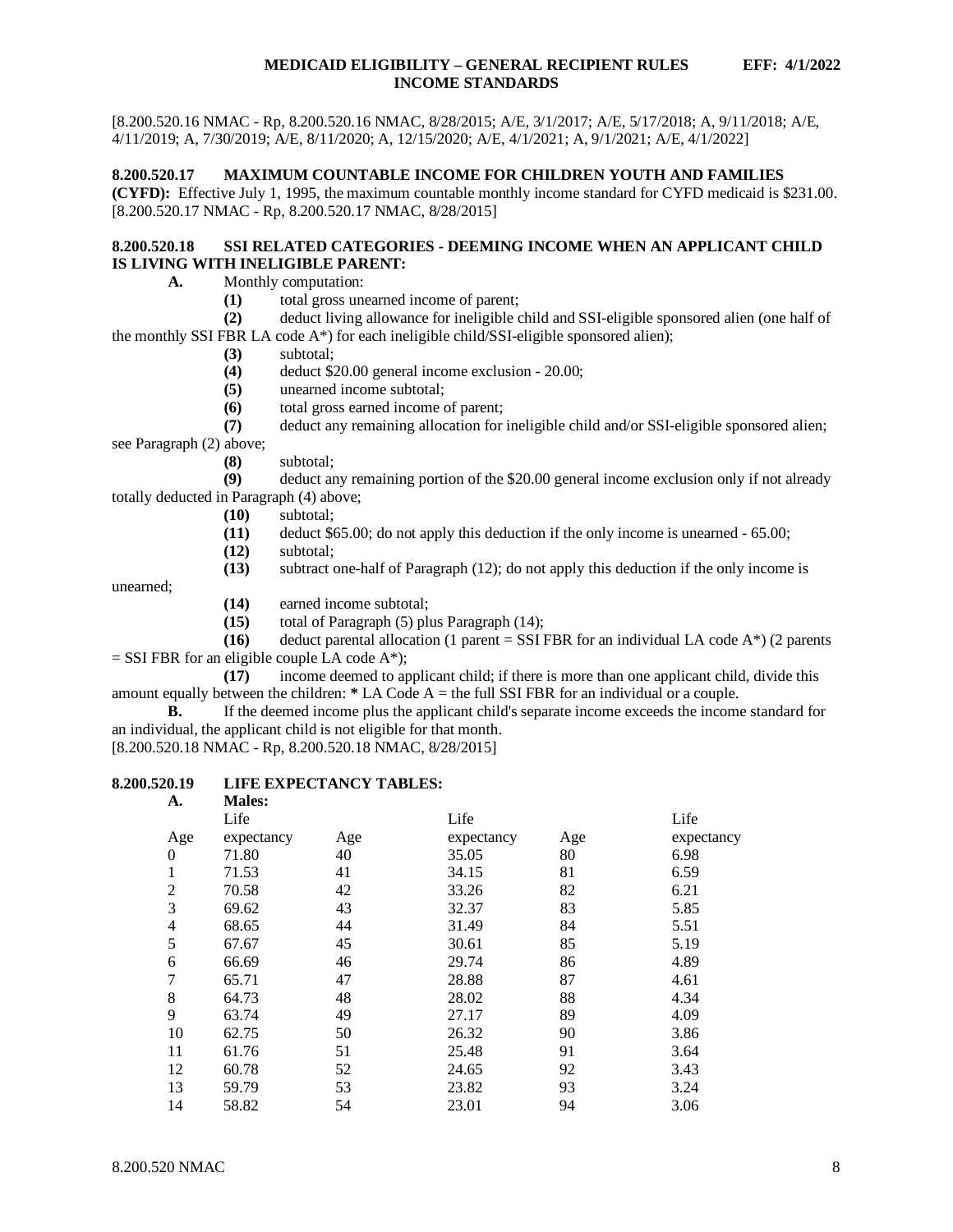| 15               | 57.85           | 55       | 22.21          | 95         | 2.90         |
|------------------|-----------------|----------|----------------|------------|--------------|
| 16               | 56.91           | 56       | 21.43          | 96         | 2.74         |
| 17               | 55.97           | 57       | 20.66          | 97         | 2.60         |
| 18               | 55.05           | 58       | 19.90          | 98         | 2.47         |
| 19               | 54.13           | 59       | 19.15          | 99         | 2.34         |
| 20               | 53.21           | 60       | 18.42          | 100        | 2.22         |
| 21               |                 | 61       | 17.70          | 101        | 2.11         |
|                  | 52.29           |          |                |            |              |
| 22               | 51.38           | 62       | 16.99          | 102        | 1.99         |
| 23               | 50.46           | 63       | 16.30          | 103        | 1.89         |
| 24               | 49.55           | 64       | 15.62          | 104        | 1.78         |
| 25               | 48.63           | 65       | 14.96          | 105        | 1.68         |
| 26               | 47.72           | 66       | 14.32          | 106        | 1.59         |
| 27               | 46.80           | 67       | 13.70          | 107        | 1.50         |
| 28               | 45.88           | 68       | 13.09          | 108        | 1.41         |
| 29               | 44.97           | 69       | 12.50          | 109        | 1.33         |
| 30               | 44.06           | 70       | 11.92          | 110        | 1.25         |
| 31               | 43.15           | 71       | 11.35          | 111        | 1.17         |
| 32               | 42.24           | 72       | 10.80          | 112        | 1.10         |
| 33               | 41.33           | 73       | 10.27          | 113        | 1.02         |
| 34               | 40.23           | 74       | 9.27           | 114        | 0.96         |
| 35               | 39.52           | 75       | 9.24           | 115        | 0.89         |
| 36               | 38.62           | 76       | 8.76           | 116        | 0.83         |
| 37               | 37.73           | 77       | 8.29           | 117        | 0.77         |
|                  |                 |          |                |            |              |
| 38               | 36.83           | 78       | 7.83           | 118        | 0.71         |
| 39               | 35.94           | 79       | 7.40           | 119        | 0.66         |
| <b>B.</b>        | <b>Females:</b> |          |                |            |              |
|                  | Life            |          | Life           |            | Life         |
| Age              | expectancy      | Age      | expectancy     | Age        | expectancy   |
| $\boldsymbol{0}$ | 78.79           | 40       | 40.61          | 80         | 9.11         |
| $\mathbf{1}$     | 78.42           | 41       | 39.66          | 81         | 8.58         |
| $\overline{c}$   | 77.48           | 42       | 38.72          | 82         | 8.06         |
| 3                | 76.51           | 43       | 37.78          | 83         | 7.56         |
| $\overline{4}$   | 75.54           | 44       | 36.85          | 84         | 7.08         |
| 5                | 74.56           | 45       | 35.92          | 85         | 6.63         |
| $\sqrt{6}$       | 73.57           | 46       | 35.00          | 86         | 6.20         |
| $\boldsymbol{7}$ | 72.59           | 47       | 34.08          | 87         | 5.79         |
| $\,$ 8 $\,$      | 71.60           | 48       | 33.17          | 88         | 5.41         |
| 9                | 70.61           | 49       | 32.27          | 89         | 5.05         |
| 10               | 69.62           | 50       | 31.37          | 90         | 4.71         |
| 11               | 68.63           | 51       | 30.48          | 91         | 4.40         |
| 12               | 67.64           | 52       | 29.60          | 92         | 4.11         |
| 13               | 66.65           | 53       | 28.72          | 93         | 3.84         |
| 14               | 65.67           | 54       | 27.86          | 94         | 3.59         |
|                  |                 | 55       |                |            |              |
| 15               | 64.68           |          | 27.00          | 95         | 3.36         |
| 16               | 63.71           | 56       | 26.15          | 96         | 3.16         |
| 17               | 62.74           | 57       | 25.31          | 97         | 2.97         |
| 18               | 61.77           | 58       | 24.48          | 98         | 2.80         |
| 19               | 60.80           | 59       | 23.67          | 99         | 2.64         |
| 20               | 59.83           | 60       | 22.86          | 100        | 2.48         |
| 21               | 58.86           | 61       | 22.06          | 101        | 2.34         |
| 22               | 57.89           | 62       | 21.27          | 102        | 2.20         |
| 23               | 56.92           | 63       | 20.49          | 103        | 2.06         |
| 24               | 55.95           | 64       | 19.72          | 104        | 1.93         |
| $25\,$           | 54.98           | 65       | 18.96          | 105        | 1.81         |
|                  |                 |          |                |            |              |
|                  |                 |          |                |            |              |
| 26<br>27         | 54.02<br>53.05  | 66<br>67 | 18.21<br>17.48 | 106<br>107 | 1.69<br>1.58 |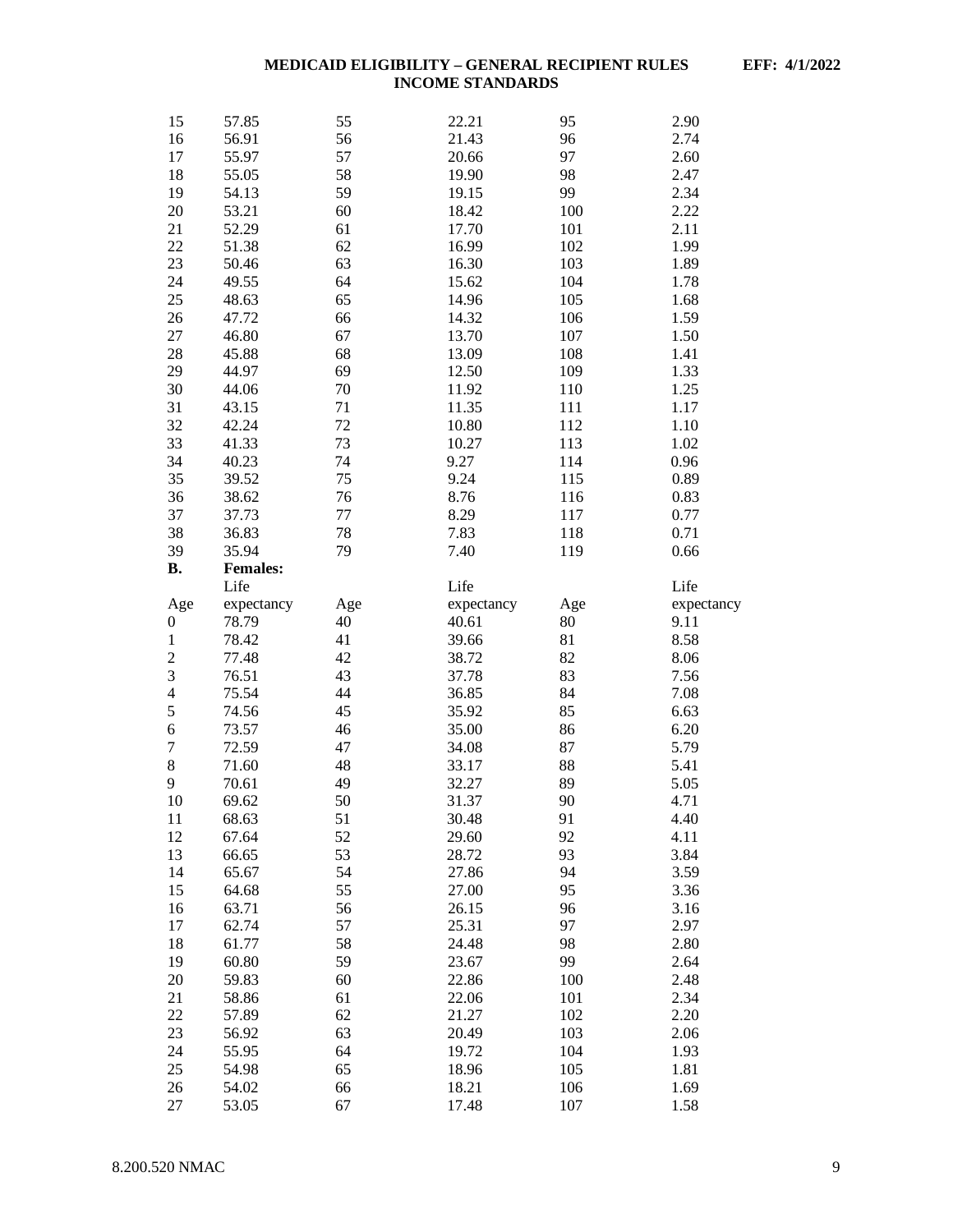| 28 | 52.08 | 68 | 16.76 | 108 | 1.48 |
|----|-------|----|-------|-----|------|
| 29 | 51.12 | 69 | 16.04 | 109 | 1.38 |
| 30 | 50.15 | 70 | 15.35 | 110 | 1.28 |
| 31 | 49.19 | 71 | 14.66 | 111 | 1.19 |
| 32 | 48.23 | 72 | 13.99 | 112 | 1.10 |
| 33 | 47.27 | 73 | 13.33 | 113 | 1.02 |
| 34 | 46.31 | 74 | 12.68 | 114 | 0.96 |
| 35 | 45.35 | 75 | 12.05 | 115 | 0.89 |
| 36 | 44.40 | 76 | 11.43 | 116 | 0.83 |
| 37 | 43.45 | 77 | 10.83 | 117 | 0.77 |
| 38 | 42.50 | 78 | 10.24 | 118 | 0.71 |
| 39 | 41.55 | 79 | 9.67  | 119 | 0.66 |

[8.200.520.19 NMAC - Rp, 8.200.520.19 NMAC, 8/28/2015]

# <span id="page-10-0"></span>**8.200.520.20 COVERED QUARTER INCOME STANDARD:**

| Date                  | Calendar Quarter Amount      |
|-----------------------|------------------------------|
| Jan. 2022 - Dec. 2022 | \$1,510 per calendar quarter |
| Jan. 2021 - Dec. 2021 | \$1,470 per calendar quarter |
| Jan. 2020 - Dec. 2020 | \$1,410 per calendar quarter |
| Jan. 2019 - Dec. 2019 | \$1,360 per calendar quarter |
| Jan. 2018 - Dec. 2018 | \$1,320 per calendar quarter |
| Jan. 2017 - Dec. 2017 | \$1,300 per calendar quarter |
| Jan. 2016 - Dec. 2016 | \$1,260 per calendar quarter |
| Jan. 2015 - Dec. 2015 | \$1,220 per calendar quarter |
| Jan. 2014 - Dec. 2014 | \$1,200 per calendar quarter |
| Jan. 2013 - Dec. 2013 | \$1,160 per calendar quarter |
| Jan. 2012 - Dec. 2012 | \$1,130 per calendar quarter |
| Jan. 2011 - Dec. 2011 | \$1,120 per calendar quarter |
| Jan. 2010 - Dec. 2010 | \$1,120 per calendar quarter |
| Jan. 2009 - Dec. 2009 | \$1,090 per calendar quarter |
| Jan. 2008 - Dec. 2008 | \$1,050 per calendar quarter |
| Jan. 2007 - Dec. 2007 | \$1,000 per calendar quarter |
| Jan. 2006 - Dec. 2006 | \$970 per calendar quarter   |
| Jan. 2005 - Dec. 2005 | \$920 per calendar quarter   |
| Jan. 2004 - Dec. 2004 | \$900 per calendar quarter   |
| Jan. 2003 - Dec. 2003 | \$890 per calendar quarter   |
| Jan. 2002 - Dec. 2002 | \$870 per calendar quarter   |

[8.200.520.20 NMAC - Rp, 8.200.520.20 NMAC, 8/28/2015; A/E, 1/1/2016; A/E, 03/01/2017; A/E, 5/17/2018; A, 9/11/2018; A/E, 4/11/2019; A, 7/30/2019; A/E, 8/11/2020; A, 12/15/2020; A/E, 4/1/2021; A, 9/1/2021; A/E, 4/1/2022]

|                                | Gross income test                                      | Net income test  |
|--------------------------------|--------------------------------------------------------|------------------|
| <b>Budget</b><br>group<br>size | One hundred eighty-five<br>percent<br>Standard of need | Standard of need |
|                                | 049/059 Refugee                                        | 049/059 Refugee  |
|                                | \$791                                                  | \$266            |
| 2                              | \$1,072                                                | \$357            |
| 3                              | \$1,352                                                | \$447            |
| 4                              | \$1,633                                                | \$539            |
| 5                              | \$1,913                                                | \$630            |

<span id="page-10-1"></span>**8.200.520.21 STANDARD OF NEED (SON):**